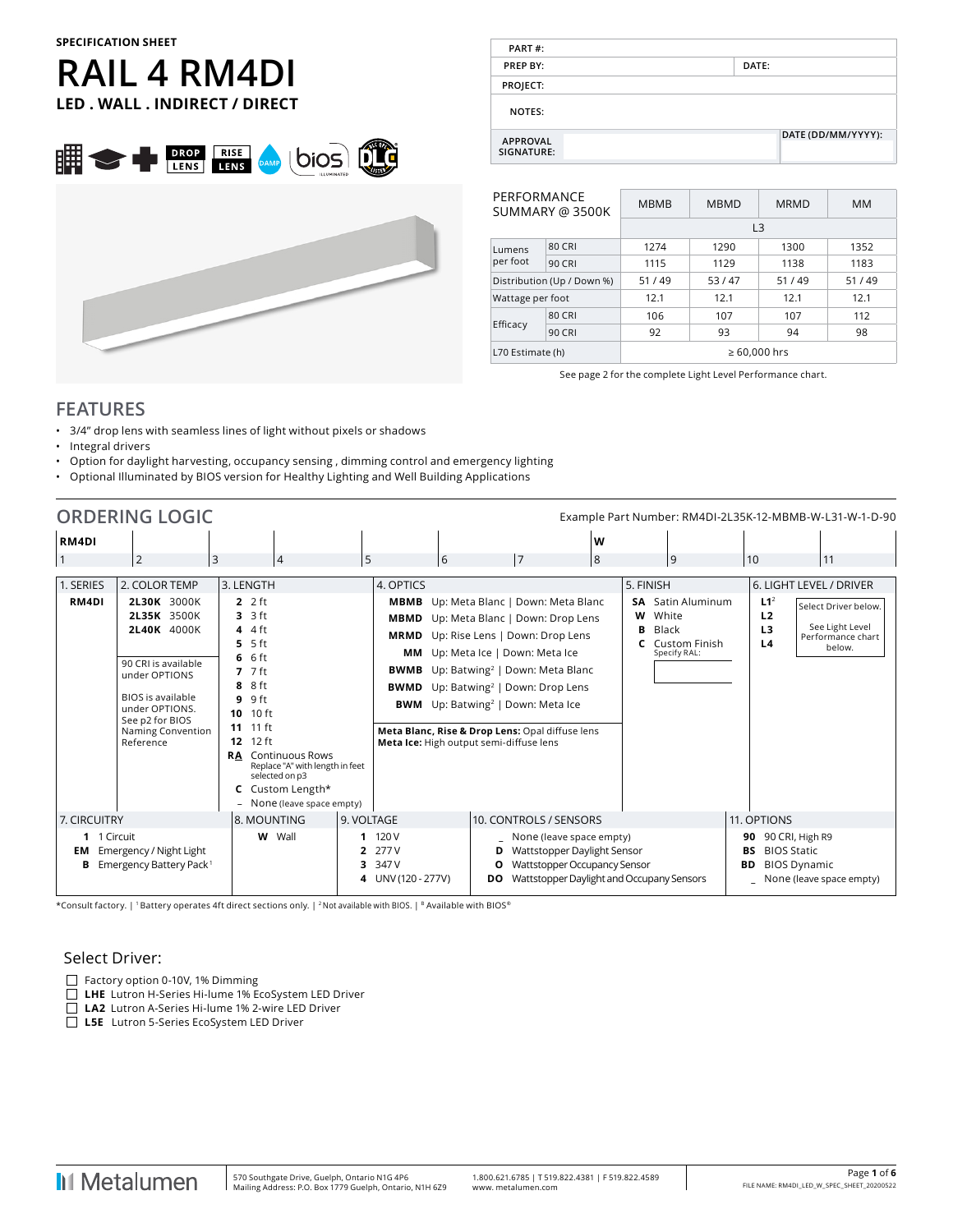## **Light Level Performance**

**3500K, 80 CRI, 0-10V Dimming (Standard)**

|                               |                    | <b>MBMB</b><br>(UP: Meta Blanc / DOWN: Meta Blanc) |                    |                    | <b>MBMD</b><br>(UP: Meta Blanc / DOWN: Drop Lens) |                    |                    | <b>MRMD</b><br>(UP: Rise Lens / DOWN: Drop Lens) |                    |                    | MМ<br>(UP: Meta Ice / DOWN: Meta Ice) |                    |  |
|-------------------------------|--------------------|----------------------------------------------------|--------------------|--------------------|---------------------------------------------------|--------------------|--------------------|--------------------------------------------------|--------------------|--------------------|---------------------------------------|--------------------|--|
|                               | Lumens<br>per foot | Wattage<br>per foot                                | Efficacy<br>(lm/W) | Lumens<br>per foot | Wattage<br>per foot                               | Efficacy<br>(lm/W) | Lumens<br>per foot | Wattage<br>per foot                              | Efficacy<br>(lm/W) | Lumens<br>per foot | Wattage<br>per foot                   | Efficacy<br>(lm/W) |  |
| Distribution %<br>(Up / Down) |                    | 51/49                                              |                    |                    | 53/47                                             |                    |                    | 51/49                                            |                    |                    | 51/49                                 |                    |  |
| L1                            | 749                | 7.0                                                | 107                | 758                | 7.0                                               | 108                | 814                | 6.9                                              | 118                | 794                | 7.0                                   | 113                |  |
| L2                            | 937                | 8.9                                                | 106                | 949                | 8.8                                               | 107                | 956                | 8.8                                              | 109                | 997                | 8.9                                   | 113                |  |
| L <sub>3</sub>                | 1274               | 12.1                                               | 106                | 1290               | 12.1                                              | 107                | 1300               | 12.1                                             | 108                | 1352               | 12.1                                  | 112                |  |
| L <sub>4</sub>                | 2363               | 25.0                                               | 95                 | 2393               | 25.0                                              | 96                 | 2412               | 24.2                                             | 100                | 2639               | 24.2                                  | 109                |  |

#### **Standard Lumen Adjustment Factor**

| Color Temp | 80 CRI | 90 CRI |
|------------|--------|--------|
| 3000K      | 0.984  | 0.880  |
| 3500K      | 1.000  | 0.875  |
| 4000K      | 1.032  | 0.879  |

#### **BIOS 3500K**

|                               |                |                    | <b>MBMB</b><br>(UP: Meta Blanc / DOWN: Meta Blanc) |                    |                    | <b>MBMD</b><br>(UP: Meta Blanc / DOWN: Drop Lens) |                    | <b>MRMD</b><br>(UP: Rise Lens / DOWN: Drop Lens) |                     |                    | MМ<br>(UP: Meta Ice / DOWN: Meta Ice) |                     |                    |
|-------------------------------|----------------|--------------------|----------------------------------------------------|--------------------|--------------------|---------------------------------------------------|--------------------|--------------------------------------------------|---------------------|--------------------|---------------------------------------|---------------------|--------------------|
|                               |                | Lumens<br>per foot | Wattage<br>per foot                                | Efficacy<br>(lm/W) | Lumens<br>per foot | Wattage<br>per foot                               | Efficacy<br>(lm/W) | Lumens<br>per foot                               | Wattage<br>per foot | Efficacy<br>(lm/W) | Lumens<br>per foot                    | Wattage<br>per foot | Efficacy<br>(lm/W) |
| Distribution %<br>(Up / Down) |                |                    | 51/49                                              |                    |                    | 53/47                                             |                    |                                                  | 51/49               |                    |                                       | 51/49               |                    |
|                               | L2             | 1244               | 18.9                                               | 66                 | 1309               | 18.9                                              | 69                 | 1256                                             | 18.9                | 67                 | 1413                                  | 18.9                | 75                 |
| Static                        | L <sub>3</sub> | 1659               | 26.6                                               | 62                 | 1746               | 26.6                                              | 66                 | 1675                                             | 26.6                | 63                 | 1885                                  | 26.6                | 71                 |
|                               | L4             | 2016               | 34.4                                               | 59                 | 2122               | 34.4                                              | 62                 | 2035                                             | 34.4                | 59                 | 2291                                  | 34.4                | 67                 |
|                               | L2             | 1119               | 18.9                                               | 59                 | 1178               | 18.9                                              | 62                 | 1130                                             | 18.9                | 59.9               | 1272                                  | 18.9                | 67                 |
| <b>Dynamic</b>                | L3             | 1493               | 26.6                                               | 56                 | 1571               | 26.6                                              | 59                 | 1507                                             | 26.6                | 56.6               | 1696                                  | 26.6                | 64                 |
|                               | L4             | 1814               | 34.4                                               | 53                 | 1910               | 34.4                                              | 56                 | 1832                                             | 34.4                | 53.3               | 2062                                  | 34.4                | 60                 |

\* EML or M/P is a ratio that describes the relative melanopic lux (M) versus the photopic lux (P). BIOS provides the following m/p values: 3000K = 0.7,<br>3500K = 0.8, 4000K = 0.9. \*\* COI - Cyanosis Observation Index.



Metalumen's light level performance metrics are subject to manufacturers component tolerances.

# **BIOS**

**Lumen Adjustment Factor (LAF)**

| Color Temp | LAF  |
|------------|------|
| 3500K      | 1.00 |
| 4000K      | 1.05 |

# **BIOS Naming**

| <b>Convention Reference</b> |  |
|-----------------------------|--|
|                             |  |

| ⊻ົນ        | 3500K | 35BIOSST |
|------------|-------|----------|
|            | 4000K | 40BIOSST |
| os<br>amic | 3500K | 35BIOSDY |
|            | 4000K | 40BIOSDY |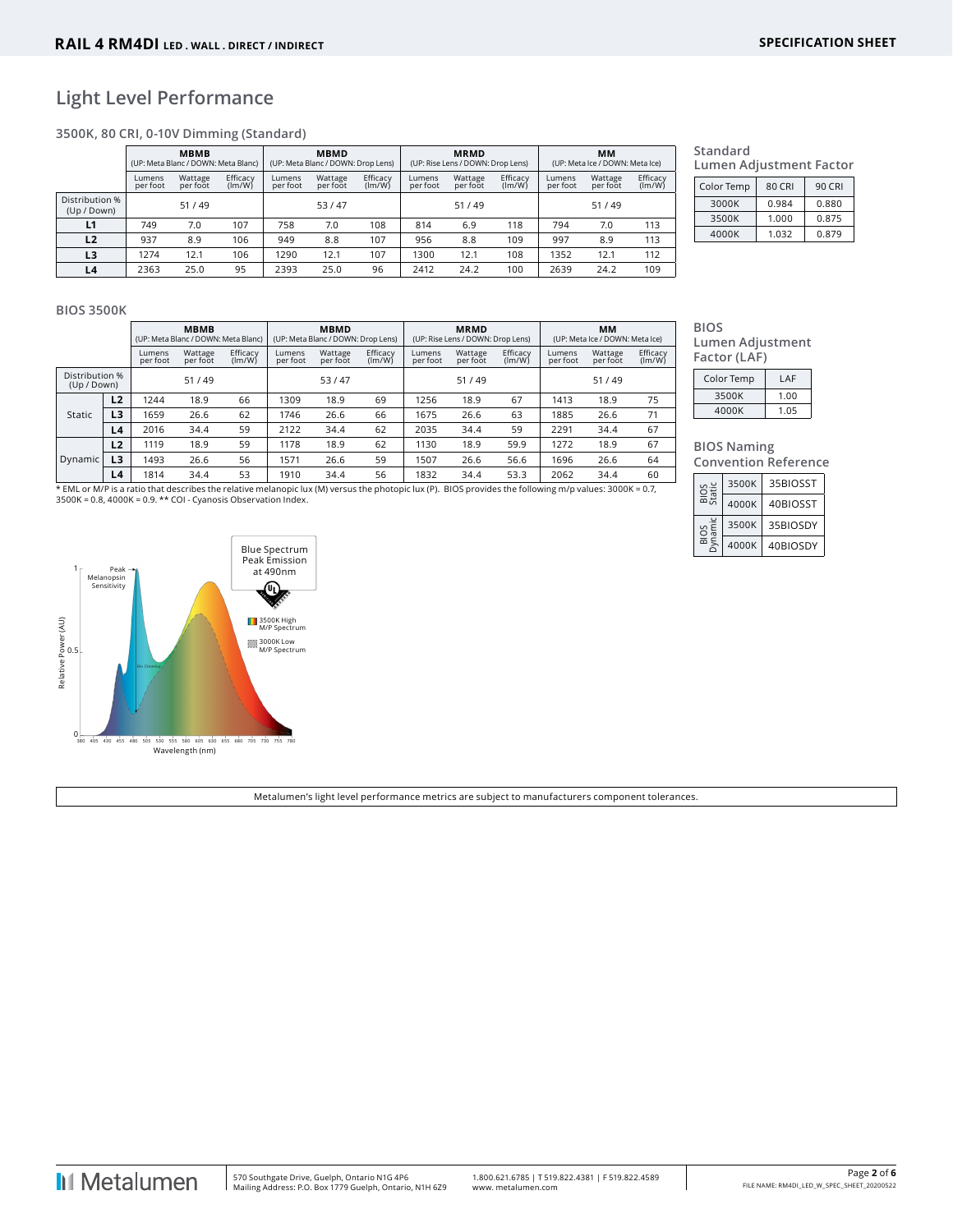# **CONTINUOUS ROWS**

Step 1) Indicate desired quantity of rows under the QTY column

Step 2)  $\Box \leftarrow$  Pods  $\rightarrow \Box$  If applicable, select pod(s) per row to indicate desired Emergency/Night Light/Battery location. If a similar row

requires a different Emergency lighting location, please fill out another sheet.

Record drawings for rows not represented here will be sent out upon order. **LEGEND** 



**I**II Metalumen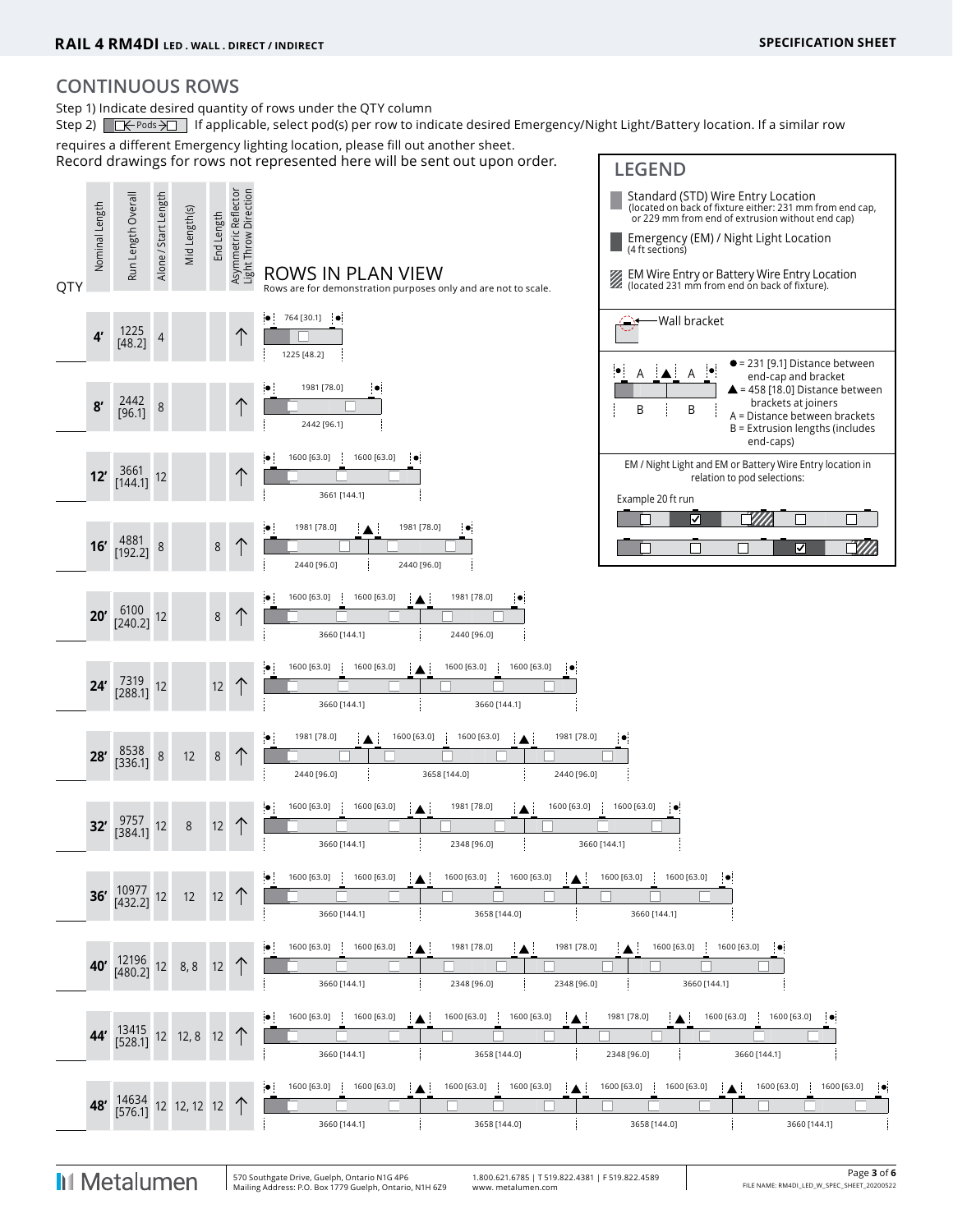## **CROSS SECTIONS**



## **SPECIFICATIONS**

Due to the Continuous Improvement Policy at Metalumen, we reserve the right to change our specifications without notice.

**Housing:** Rigid extruded aluminum body, 2.0mm (0.08") nominal wall thickness. Aluminum end caps. **Optical System:** Metalumen luminaires are designed to utilize leading edge LED technology combined with luminaire optimized reflectors and our custom diffusers, resulting in industry leading optical performance. **BIOS LED:** BIOS SkyBlue® solutions have a peak wavelength at 490nm to provide an enhanced spectrum with high M/P (melanopic to photopic)

ratios while also providing a low Cyanosis Observation Index (COI), making it ideally suited for Healthcare and Healthy Lighting projects. BIOS® SkyBlue® lighting solutions also contribute to satisfying Circadian Lighting Design Feature for WELL Building Standard v1 and v2. **CRI:** 83+ for 3500K, 80 minimum for all CCTs in standard configurations. **Lumen Maintenance:** Minimum 50,000h with TM-21 lumen maintenance of 85% @ 25°C ambient

temperature (calculated based on IESNA LM-80-08 LED test data). L70: ≥ 60 000hrs. **Finish:** Satin aluminum, white and black are standard finishes. For custom finish, contact factory. **Mounting:** Mounting plate provided. **Electrical:** Factory prewired with easy wire quick connect sections. **Drivers:** Metalumen offers 0-10V dimming\* as a standard on our entire LED product offering. Dimming range is 1%-100%. Power factor is > 90%. Class

2 rating. Drivers are integral. **Approvals:** All components are UL/ CSA/QPS recognized or listed. RoHS compliant. cULus listed. **Environment:** Suitable for dry or damp locations.

*\*Standard drivers compatible with passive/ sinking dimmers. Please contact Metalumen if active/sourcing dimmer support is required.*

|     |                       | RM4DI-2L35K-4-MM-xx-L1X-X-XX-[34]-X | RM4DI-2L35K-8-MM-xx-L1X-X-XX-[34]-X |                                 |
|-----|-----------------------|-------------------------------------|-------------------------------------|---------------------------------|
|     |                       | RM4DI-2L35K-4-MM-xx-L2X-X-XX-[34]-X | RM4DI-2L35K-8-MM-xx-L2X-X-XX-[34]-X | For more<br>Metalumen           |
| THE | DLC Approved<br>RM4DI | RM4DI-2L35K-4-MM-xx-L3X-X-XX-[34]-X | RM4DI-2L35K-8-MM-xx-L3X-X-XX-[34]-X | <b>DLC Approved</b>             |
|     | Products              | RM4DI-2L40K-4-MM-xx-L1X-X-XX-[34]-X | RM4DI-2L40K-8-MM-xx-L1X-X-XX-[34]-X | Products,                       |
|     |                       | RM4DI-2L40K-4-MM-xx-L2X-X-XX-[34]-X | RM4DI-2L40K-8-MM-xx-L2X-X-XX-[34]-X | visit the<br><b>DLC Website</b> |
|     |                       | RM4DI-2L40K-4-MM-xx-L3X-X-XX-[34]-X | RM4DI-2L40K-8-MM-xx-L3X-X-XX-[34]-X |                                 |

## **WARRANTY**

Metalumen will warrant defective luminaires for 5 years from date of purchase. Warranty is valid if luminaire is installed and used according to specification. If defective, Metalumen will send replacement boards or drivers at no cost along with detailed replacement instructions and instructions on how to return defective components to Metalumen.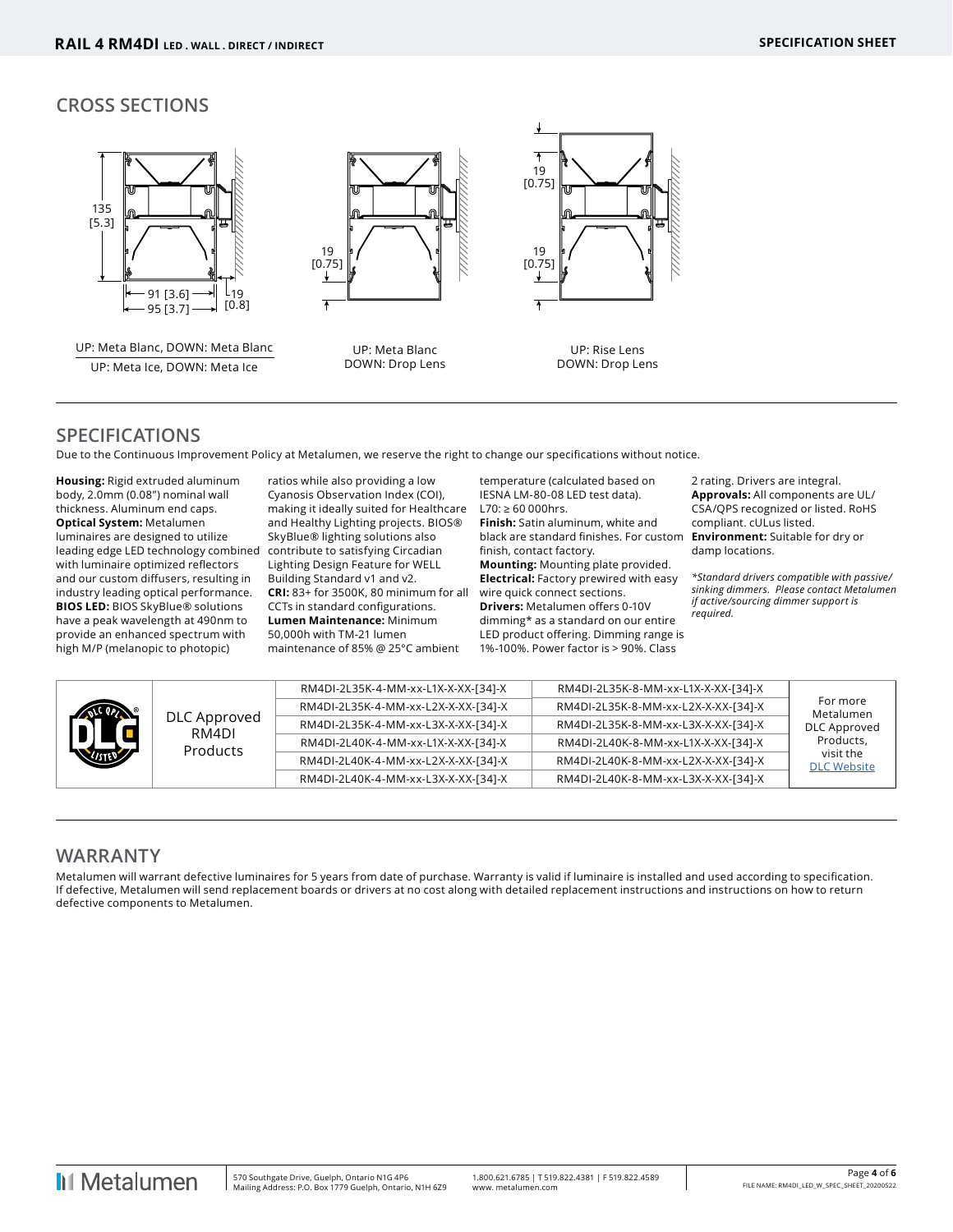## **PHOTOMETRIC DATA - 3500K, 80 CRI**



#### **COEFFICIENTS OF UTILIZATION**

|                                                                                        |                                                          |                                                                             |                                                          |                                                          |                                                                |                                                                |                                                                |                                                                | Zonal Cavity Method   Effective Floor Cavity Reflectance = .20  |                                                                |                                                                |
|----------------------------------------------------------------------------------------|----------------------------------------------------------|-----------------------------------------------------------------------------|----------------------------------------------------------|----------------------------------------------------------|----------------------------------------------------------------|----------------------------------------------------------------|----------------------------------------------------------------|----------------------------------------------------------------|-----------------------------------------------------------------|----------------------------------------------------------------|----------------------------------------------------------------|
| <b>RC</b><br><b>RW</b>                                                                 |                                                          | 70 50 30                                                                    | 80                                                       | 10                                                       | 70                                                             |                                                                | 70<br>50 30                                                    | -10                                                            | 50                                                              | 50<br>30                                                       | 10                                                             |
| <b>RCR</b><br>0<br>1<br>$\frac{2}{3}$<br>4<br>5<br>6<br>$\overline{7}$<br>8<br>9<br>10 | 97<br>88<br>81<br>74<br>68<br>63<br>58<br>54<br>50<br>47 | 106 106 106 106<br>93<br>81<br>71<br>63<br>56<br>51<br>46<br>42<br>38<br>35 | 89<br>75<br>64<br>55<br>48<br>43<br>38<br>34<br>31<br>28 | 85<br>70<br>58<br>49<br>43<br>37<br>32<br>29<br>26<br>23 | 98<br>89<br>81<br>74<br>68<br>62<br>57<br>53<br>49<br>46<br>43 | 98<br>85<br>75<br>66<br>58<br>52<br>47<br>43<br>39<br>35<br>33 | 98<br>82<br>69<br>59<br>52<br>45<br>40<br>36<br>32<br>29<br>26 | 98<br>79<br>65<br>54<br>46<br>40<br>35<br>31<br>27<br>24<br>22 | 81<br>71<br>63<br>55.<br>49<br>44<br>40<br>36<br>33<br>30<br>28 | 81<br>69<br>59<br>51<br>44<br>39<br>34<br>31<br>28<br>25<br>23 | 81<br>67<br>55<br>47<br>40<br>35<br>30<br>27<br>24<br>21<br>19 |
| LUMINANCE DATA (CD/M2)                                                                 |                                                          |                                                                             |                                                          |                                                          |                                                                |                                                                |                                                                |                                                                |                                                                 |                                                                |                                                                |
| Vertical<br>Angle                                                                      | $\Omega$                                                 | Horizontal Angle                                                            | 45                                                       |                                                          | 90                                                             |                                                                |                                                                |                                                                |                                                                 |                                                                |                                                                |

#### Vertical Angle<br>0 Horizontal Angle 0 0 22.5 45 67.5 90 0 1114 1114 1114 1114 1114 10 1121 1090 1085 1101 1099 20 1013 1001 987 987 985 30 874 879 856 832 819 40 716 707 673 6832 819<br>40 716 707 673 646 643<br>50 527 516 491 464 451 50 527 516 491 464 451 60 347 342 314 290 286 70 189 184 170 153 145 80 65 61 55 51 50 90 4 3 2 2 3 100 57 54 48 44 42 110 180 178 166 157 151 120 352 341 325 312 313 130 544 541 514 492 486 140 739 736 711 693 685 150 923 919 898 885 882 160 1068 1051 1052 1048 1033 170 1171 1151 180 1245 1245 1245 1245 1245

**CANDELA DISTRIBUTION**

#### Optics Up: **Meta Blanc** Optics Down: **Drop Lens** IES File: **RM4DI-2L35K-4-MBMD-L3** Lumens: **1290/ft** Wattage: **12.1/ft** Efficacy: **107 lm/W**

| <b>PHOTOMETRIC CURVE</b> |
|--------------------------|
| 54% Up                   |
| 47% Down                 |



#### 0-30 755 14.6<br>0-40 1187 23.0<br>0-60 1937 37.5 0-40 1187 23.0 0-60 1937 37.5 0-80 2333 45.1 0-90 2405 46.5 10-90 2308 44.7 20-40 819 15.8<br>
20-50 1227 23.7<br>
40-70 998 19.3 20-50 1227<br>40-70 998 40-70 998 19.3<br>60-80 396 7.7<br>70-80 148 2.9 396<br>148  $70 - 80$ 80-90 72 1.4<br>90-110 208 4.0<br>90-120 477 9.2 90-110 208 4.0 90-120 477 9.2 90-130 873 16.9 90-150 1877 36.3 90-180 2763 53.5 110-180 2555 49.4  $0-180$

Zone Lumens %Fixt 0-20 368 7.1<br>0-30 755 14.6

#### **COEFFICIENTS OF UTILIZATION ZONAL LUMEN SUMMARY**

45 6785 3356 2698<br>55 5602 2338 1768<br>65 4291 1432 1063<br>75 2799 698 472 55 5602 2338 1768 65 4291 1432 1063 15 2799 2338 1768<br>75 2799 698 472<br>75 2799 698 472<br>85 1096 154 111 1096

| 20. = Zonal Cavity Method   Effective Floor Cavity Reflectance |    |           |                 |    |    |          |                 |    |       |             |    |
|----------------------------------------------------------------|----|-----------|-----------------|----|----|----------|-----------------|----|-------|-------------|----|
| <b>RC</b>                                                      |    |           | 80              |    |    |          | 70              |    |       | 50          |    |
| <b>RW</b>                                                      |    | 70 50 30  |                 | 10 |    | 70 50 30 |                 | 10 | 50 30 |             | 10 |
| <b>RCR</b>                                                     |    |           |                 |    |    |          |                 |    |       |             |    |
| 0                                                              |    |           | 119 119 119 119 |    |    |          | 116 116 116 116 |    |       | 111 111 111 |    |
| 1                                                              |    |           | 110 106 102 98  |    |    |          | 107 103 100 97  |    | 99    | 96          | 94 |
| $\frac{2}{3}$                                                  |    | 101 93 87 |                 | 82 | 98 | 91       | 86              | 81 | 88    | 83          | 79 |
|                                                                | 93 | 83        | 75              | 69 | 90 | 81       | 74              | 69 | 78    | 72          | 67 |
| $\frac{4}{5}$                                                  | 85 | - 74      | 66              | 60 | 83 | 73       | 65              | 59 | 70    | 64          | 58 |
|                                                                | 79 | 67        | 58              | 52 | 77 | 66       | 58              | 52 | 63    | 56          | 51 |
| 6                                                              | 73 | 60        | 52              | 46 | 71 | 59       | 51              | 46 | 58    | 51          | 45 |
| $\overline{7}$                                                 | 68 | 55        | 47              | 41 | 66 | 54       | 46              | 41 | 53    | 46          | 40 |
| 8                                                              | 63 | 50        | 42              | 37 | 62 | 50       | 42              | 37 | 49    | 41          | 36 |
| 9                                                              | 59 | 47        | 39              | 33 | 58 | 46       | 38              | 33 | 45    | 38          | 33 |
| 10                                                             | 56 | 43        | 35              | 30 | 55 | 43       | 35              | 30 | 42    | -35         | 30 |

## **LUMINANCE DATA (CD/M2)** <sup>308</sup>

| Vertical<br>Angle | U            | Horizontal Angle<br>45 | 90           |
|-------------------|--------------|------------------------|--------------|
| 45<br>55          | 5863<br>4751 | 2841<br>2033           | 2359<br>1717 |
| 65                | 3676         | 1377                   | 1175         |
| 75                | 2359         | 842                    | 744          |
| 85                | 841          | 444                    | 434          |

#### **CANDELA DISTRIBUTION**

| Vertical<br>Angle                                                                   |                                                                                              |                                                                                              | Horizontal Angle                                                                               |                                                                                                |                                                                                               |
|-------------------------------------------------------------------------------------|----------------------------------------------------------------------------------------------|----------------------------------------------------------------------------------------------|------------------------------------------------------------------------------------------------|------------------------------------------------------------------------------------------------|-----------------------------------------------------------------------------------------------|
| 0                                                                                   | 0                                                                                            | 22.5                                                                                         | 45                                                                                             | 67.5                                                                                           | 90                                                                                            |
| 0<br>10<br>20<br>30<br>40<br>50<br>60<br>70<br>80<br>90<br>100<br>110<br>120<br>130 | 1054<br>1008<br>926<br>785<br>646<br>470<br>304<br>163<br>57<br>7<br>58<br>184<br>346<br>547 | 1054<br>981<br>922<br>784<br>621<br>460<br>310<br>178<br>73<br>24<br>70<br>195<br>353<br>538 | 1054<br>1016<br>908<br>768<br>606<br>451<br>311<br>193<br>101<br>52<br>89<br>201<br>358<br>539 | 1054<br>1006<br>892<br>752<br>583<br>443<br>317<br>205<br>115<br>66<br>97<br>202<br>348<br>524 | 1054<br>978<br>899<br>749<br>588<br>444<br>321<br>208<br>119<br>71<br>95<br>199<br>345<br>528 |
| 140                                                                                 | 738                                                                                          | 735                                                                                          | 737                                                                                            | 725                                                                                            | 708                                                                                           |
| 150                                                                                 | 928                                                                                          | 918                                                                                          | 919                                                                                            | 903                                                                                            | 918                                                                                           |
| 160                                                                                 | 1076                                                                                         | 1062                                                                                         | 1062                                                                                           | 1038                                                                                           | 1058                                                                                          |
| 170                                                                                 | 1167                                                                                         | 1158                                                                                         | 1163                                                                                           | 1166                                                                                           | 1155                                                                                          |
| 180                                                                                 | 1231                                                                                         | 1231                                                                                         | 1231                                                                                           | 1231                                                                                           | 1231                                                                                          |
|                                                                                     |                                                                                              |                                                                                              |                                                                                                |                                                                                                |                                                                                               |

#### Optics Up: **Rise Lens** Optics Down: **Drop Lens** IES File: **RM4DI-2L35K-4-MRMD-L3** Lumens: **1300/ft** Wattage: **12.1/ft** Efficacy: **107 lm/W**

#### **PHOTOMETRIC CURVE** 51% Up

49% Down



#### **COEFFICIENTS OF UTILIZATION ZONAL LUMEN SUMMARY**

Zone Lumens %Fixt 0-20 371 7.1 0-30 762 14.6<br>
0-40 1202 23.1<br>
0-60 1990 38.2<br>
0-80 2446 47 0-40 1202 23.1 0-60 1990 38.2 0-80 2446 47 0-90 2559 49.1 10-90 2461 47.3 20-40 832 16<br>20-50 1258 24.1 1258 24.1<br>1062 20.4 40-70 1062 20.<br>60-80 455 8.7 1062 20.<br>455 8.7<br>181 3.5<br>114 2.2 70-80 181 3.5 80-90 114 2.2 90-110 289 5.5<br>90-120 569 10.9<br>90-130 944 18.1 90-120 569 10.9 90-130 944 18.1 90-150 1850 35.5 90-180 2648 50.9 110-180 2360 45.3 0-180 5207 100

| <b>RC</b>      |                         |    |          |             |                                                              |    |    |                  |                                             | 50 |                                                                                                 |
|----------------|-------------------------|----|----------|-------------|--------------------------------------------------------------|----|----|------------------|---------------------------------------------|----|-------------------------------------------------------------------------------------------------|
| <b>RW</b>      | 70                      |    |          |             |                                                              |    |    |                  |                                             |    |                                                                                                 |
| <b>RCR</b>     |                         |    |          |             |                                                              |    |    |                  |                                             |    |                                                                                                 |
|                |                         |    |          |             |                                                              |    |    |                  |                                             |    | 83                                                                                              |
|                | 97                      | 93 | 89       | 85          | 89                                                           | 85 | 82 | 79               | 72                                          | 69 | 67                                                                                              |
| $\overline{2}$ | 88                      | 81 | 75       | 69          | 81                                                           | 75 | 69 | 65               | 63                                          | 59 | 55                                                                                              |
| 3              | 81                      | 71 | 64       |             | 74                                                           | 66 | 59 |                  | 56                                          | 51 | 47                                                                                              |
|                | 74                      | 63 | 55       | 49          | 68                                                           | 58 | 51 | 46               | 49                                          | 44 | 40                                                                                              |
|                | 68                      | 56 | 48       | 42          | 62                                                           | 52 | 45 | 39               | 44                                          | 39 | 34                                                                                              |
| 6              | 63                      | 50 | 42       |             | 57                                                           | 47 | 40 | 34               | 40                                          | 34 | 30                                                                                              |
| 7              | 58                      | 46 | 38       |             | 53                                                           | 42 | 35 | 30               | 36                                          | 31 | 27                                                                                              |
| 8              | 54                      | 41 | 34       |             | 49                                                           | 39 | 32 | 27               | 33                                          |    | 24                                                                                              |
| 9              | 50                      |    | 30       |             | 46                                                           | 35 |    |                  | 30                                          |    | - 21                                                                                            |
| 10             | 47                      |    | 28       |             | 43                                                           |    |    |                  | 28                                          | 23 | 19                                                                                              |
|                | $\Omega$<br>1<br>4<br>5 |    | 38<br>35 | 80<br>50 30 | 10<br>107 107 107 107<br>58<br>36<br>32<br>28<br>-25<br>- 23 | 99 | 99 | 70<br>99<br>- 29 | 70 50 30 10<br>99<br>54<br>- 24<br>32 26 22 | 83 | 20. = Zonal Cavity Method   Effective Floor Cavity Reflectance<br>50 30 10<br>83<br>-28<br>- 25 |

#### **LUMINANCE DATA (CD/M2)**

| Vertical |      | Horizontal Angle |      |
|----------|------|------------------|------|
| Angle    | U    | 45               | 90   |
| 45       | 5827 | 2793             | 2370 |
| 55       | 4725 | 2028             | 1720 |
| 65       | 3546 | 1436             | 1255 |
| 75       | 2330 | 949              | 904  |
| 85       | 946  | 658              | 676  |

#### **CANDELA DISTRIBUTION**

| Vertical<br>Angle |      |      | Horizontal Angle |      |      |
|-------------------|------|------|------------------|------|------|
| 0                 | 0    | 22.5 | 45               | 67.5 | 90   |
| $\overline{0}$    | 1068 | 1068 | 1068             | 1068 | 1068 |
| 10                | 1030 | 1022 | 992              | 1012 | 966  |
| 20                | 926  | 911  | 909              | 903  | 889  |
| 30                | 797  | 795  | 782              | 761  | 756  |
| 40                | 638  | 637  | 631              | 611  | 607  |
| 50                | 465  | 477  | 477              | 474  | 479  |
| 60                | 306  | 319  | 346              | 351  | 364  |
| 70                | 161  | 190  | 228              | 247  | 256  |
| 80                | 60   | 92   | 140              | 168  | 174  |
| 90                | 9    | 45   | 99               | 130  | 135  |
| 100               | 48   | 82   | 136              | 169  | 175  |
| 110               | 154  | 181  | 228              | 257  | 270  |
| 120               | 299  | 316  | 350              | 380  | 388  |
| 130               | 479  | 482  | 485              | 509  | 518  |
| 140               | 664  | 658  | 654              | 656  | 649  |
| 150               | 830  | 828  | 816              | 813  | 802  |
| 160               | 970  | 957  | 949              | 956  | 951  |
| 170               | 1051 | 1059 | 1063             | 1046 | 1070 |
| 180               | 1106 | 1106 | 1106             | 1106 | 1106 |

Photometric performance is measured and scaled in accordance with IESNA LM-79.